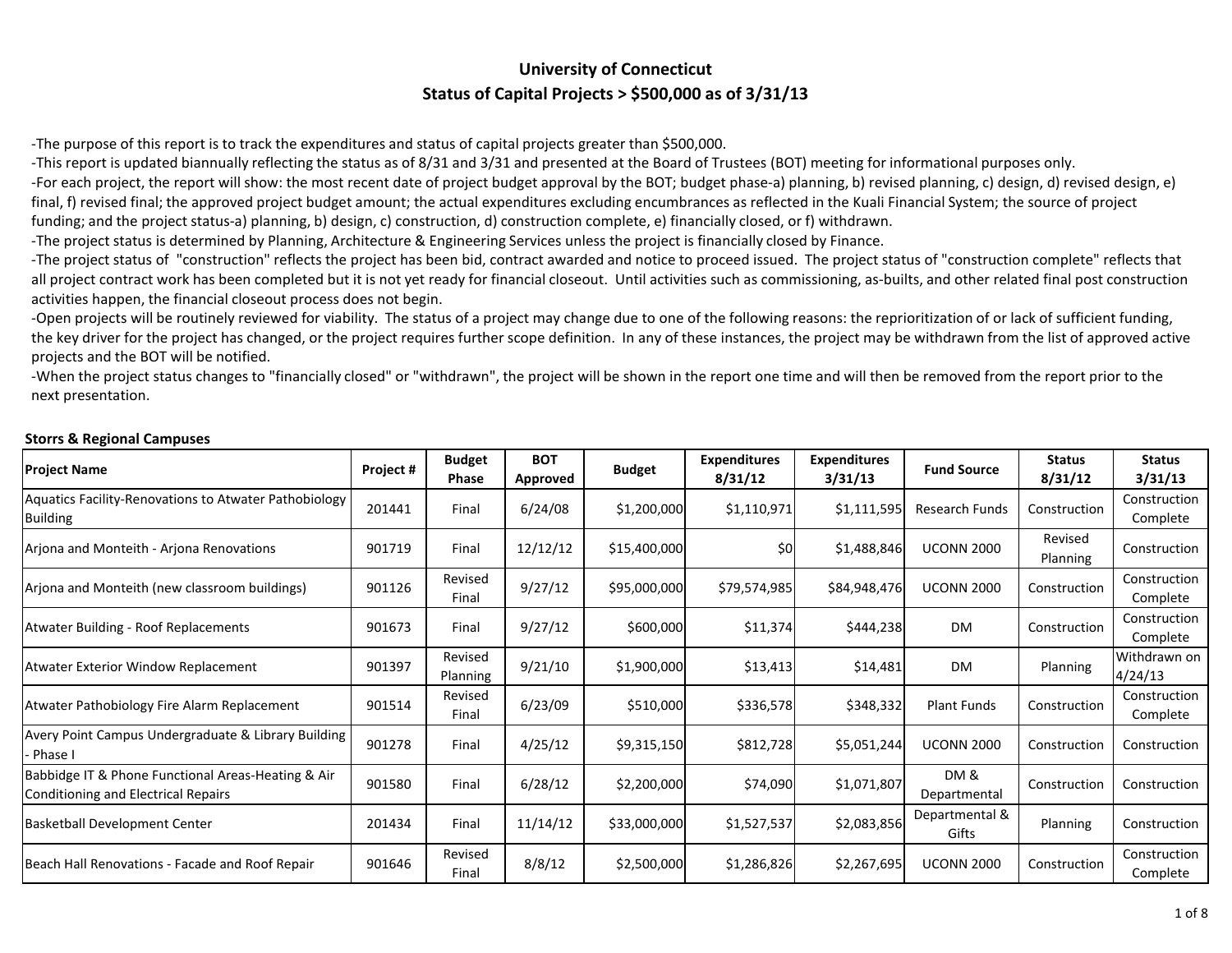| <b>Project Name</b>                                                                    | Project#          | <b>Budget</b><br>Phase | <b>BOT</b><br>Approved | <b>Budget</b> | <b>Expenditures</b><br>8/31/12 | <b>Expenditures</b><br>3/31/13 | <b>Fund Source</b>                      | <b>Status</b><br>8/31/12 | <b>Status</b><br>3/31/13 |
|----------------------------------------------------------------------------------------|-------------------|------------------------|------------------------|---------------|--------------------------------|--------------------------------|-----------------------------------------|--------------------------|--------------------------|
| Biobehavioral Complex Replacement (Renovation)                                         | 901380            | Final                  | 11/10/11               | \$3,000,000   | \$2,253,907                    | \$2,521,833                    | <b>UCONN 2000</b>                       | Construction<br>Complete | Construction<br>Complete |
| Bishop Renovation - Various Improvements for<br>Academic & Student Services Activities | 901645,<br>901743 | Revised<br>Final       | 9/13/12                | \$2,425,000   | \$152,184                      | \$1,761,622                    | <b>UCONN 2000</b>                       | Construction             | Construction<br>Complete |
| Castleman Building Drainage Repair                                                     | 901289            | Final                  | 9/28/11                | \$550,000     | \$504,915                      | \$506,131                      | <b>DM</b>                               | Construction<br>Complete | Financially<br>Closed    |
| Code Remediation and Renovations - Ratcliffe Hicks<br>Arena                            | 901352            | Final                  | 6/10/10                | \$998,650     | \$943,152                      | \$950,893                      | <b>DM &amp;</b><br>Departmental         | Construction<br>Complete | Construction<br>Complete |
| Community Professional Building Renovation-Avery<br>Point Campus                       | 201543            | Revised<br>Final       | 8/3/11                 | \$1,358,165   | \$1,257,082                    | \$1,340,579                    | <b>UCONN 2000.</b><br>Research/Grant    | Construction<br>Complete | Construction<br>Complete |
| <b>CSST Gas Piping Replacement</b>                                                     | 901515            | Revised<br>Final       | 6/23/09                | \$550,000     | \$204,550                      | \$208,886                      | Departmental<br>Funds                   | Construction             | Financially<br>Closed    |
| Depot Store House - Roof Replacement                                                   | 201514            | Final                  | 6/10/10                | \$637,000     | \$542,602                      | \$552,699                      | Departmental<br>Funds                   | Construction<br>Complete | Financially<br>Closed    |
| Ecology and Evolutionary Biology Greenhouse<br>Renovations                             | 201583            | Planning               | 2/28/12                | \$1,000,000   | \$10,136                       | \$102,721                      | Departmental<br>Funds                   | <b>Planning</b>          | Design                   |
| Engineering Building - Planning and Design                                             | 901376            | Revised<br>Planning    | 8/3/11                 | \$60,500,000  | \$305,102                      | \$434,396                      | <b>UCONN 2000</b>                       | Planning                 | Planning                 |
| Farm Buildings Repairs/Replacement-Roof, Facade and<br><b>Other Repairs</b>            | 901366            | Final                  | 9/23/08                | \$2,000,000   | \$1,028,338                    | \$1,028,338                    | <b>UCONN 2000</b>                       | Construction<br>Complete | Construction<br>Complete |
| Fine Arts Phase II-Photo Lab Ventilation Improvements                                  | 901544            | Final                  | 11/5/09                | \$700,000     | \$540,387                      | \$541,947                      | <b>UCONN 2000</b>                       | Construction<br>Complete | Financially<br>Closed    |
| Fine Arts Phase II-Renovation and Improvements                                         | 901667            | Planning               | 8/3/11                 | \$21,600,000  | \$370                          | \$482                          | <b>UCONN 2000</b>                       | Planning                 | Planning                 |
| <b>Floriculture Greenhouse</b>                                                         | 901367            | 2nd Revised<br>Final   | 4/25/12                | \$6,820,000   | \$5,948,441                    | \$6,034,682                    | <b>UCONN 2000 &amp;</b><br>Departmental | Construction             | Construction<br>Complete |
| Gant Building Renovations - Data Center Stabilization                                  | 901755            | Planning               | 11/14/12               | \$4,000,000   |                                | \$0                            | <b>UCONN 2000</b>                       |                          | Planning                 |
| Gant Building Renovations - Immediate Exterior<br>Repairs                              | 901753            | Final                  | 9/27/12                | \$8,570,000   | \$0                            | \$1,631,879                    | <b>UCONN 2000</b>                       | Construction             | Construction             |
| Gant Building Renovations - Phase I                                                    | 901374            | Revised<br>Planning    | 2/22/11                | \$2,310,000   | \$419,591                      | \$511,620                      | <b>UCONN 2000</b>                       | Planning                 | Complete                 |
| <b>Gant IMS Fire Alarm Replacement</b>                                                 | 201502            | Revised<br>Final       | 2/22/11                | \$1,372,000   | \$1,126,838                    |                                | \$1,187,968 DM & Plant Funds            | Construction<br>Complete | Construction<br>Complete |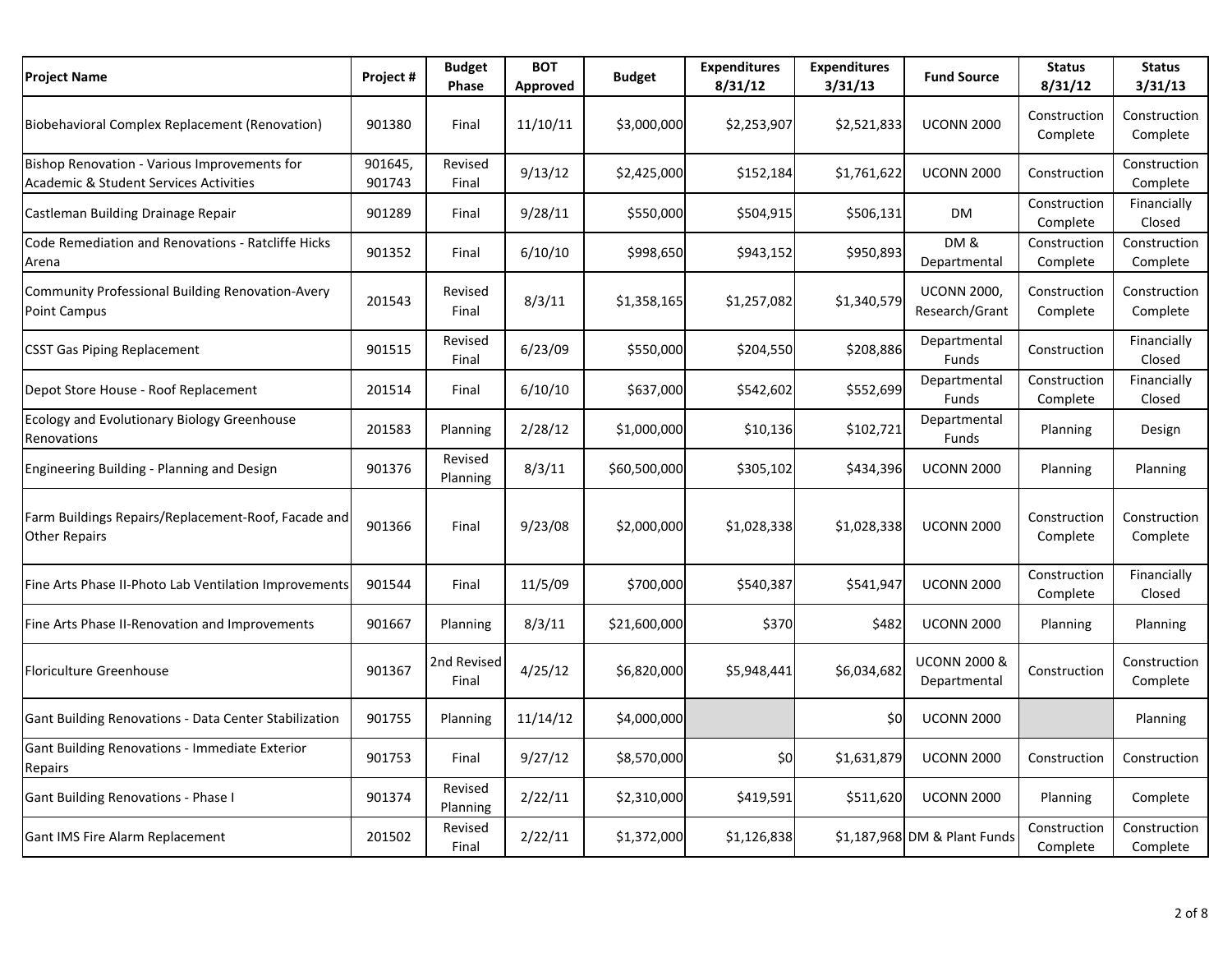| <b>Project Name</b>                                                                   | Project # | <b>Budget</b><br>Phase | <b>BOT</b><br>Approved | <b>Budget</b> | <b>Expenditures</b><br>8/31/12 | <b>Expenditures</b><br>3/31/13 | <b>Fund Source</b>                      | <b>Status</b><br>8/31/12 | <b>Status</b><br>3/31/13 |
|---------------------------------------------------------------------------------------|-----------|------------------------|------------------------|---------------|--------------------------------|--------------------------------|-----------------------------------------|--------------------------|--------------------------|
| Garrigus Suites - Rear Stairway Repair                                                | 901749    | Planning               | 9/27/12                | \$1,000,000   | \$0                            | \$700                          | <b>DM</b>                               | Planning                 | Design                   |
| Installation of Filter Press                                                          | 901368    | Final                  | 6/23/09                | \$850,000     | \$763,299                      | \$769,331                      | DM                                      | Construction<br>Complete | Construction<br>Complete |
| Intramural, Recreational and Intercollegiate Facilities -<br><b>Recreation Center</b> | 901332    | Planning               | 6/24/08                | \$3,300,000   | \$221,303                      | \$221,303                      | <b>UCONN 2000 &amp;</b><br>Operating    | Planning                 | Planning                 |
| Jorgensen Renovation - Fire Alarm Replacement                                         | 901506    | Final                  | 4/21/09                | \$825,000     | \$738,328                      | \$822,166                      | <b>UCONN 2000</b>                       | Construction<br>Complete | Construction<br>Complete |
| Jorgensen Renovation - Phase I                                                        | 901274    | Final                  | 4/21/09                | \$1,375,000   | \$1,233,817                    | \$1,243,407                    | <b>UCONN 2000</b>                       | Construction<br>Complete | Construction<br>Complete |
| Koons Hall Renovation/Addition - Windows, Facade<br>and Mechanical                    | 901379    | Revised<br>Final       | 6/23/11                | \$1,200,000   | \$1,065,201                    | \$1,080,057                    | <b>UCONN 2000</b>                       | Construction<br>Complete | Financially<br>Closed    |
| Law School Renovations/Improvements-Knight Hall<br>Room 215 Classroom Renovation      | 901589    | Final                  | 9/28/11                | \$575,000     | \$401,165                      | \$401,760                      | <b>UCONN 2000</b>                       | Construction<br>Complete | Financially<br>Closed    |
| Law School Renovations/Improvements-Starr, Chase &<br>Knight Halls Envelope Repair    | 901188    | Final                  | 2/28/12                | \$3,000,000   | \$685,137                      | \$2,187,351                    | <b>UCONN 2000</b>                       | Construction<br>Complete | Construction<br>Complete |
| Lightning and Grounding Protection for Hilltop<br>Apartments and Charter Oak Suites   | 901350    | Revised<br>Final       | 6/23/09                | \$715,000     | \$410,299                      | \$411,973                      | Departmental<br>Funds                   | Construction<br>Complete | Financially<br>Closed    |
| Manchester Hall Renovation - Envelope Repairs<br>(Window Replacement)                 | 901644    | Final                  | 3/28/12                | \$850,000     | \$20,158                       | \$494,916                      | <b>UCONN 2000</b>                       | Construction<br>Complete | Construction<br>Complete |
| Mansfield Training School Improvements (Phase II) -<br><b>Merritt Building</b>        | 901213    | Revised<br>Design      | 6/10/10                | \$3,250,000   | \$333,296                      | \$358,367                      | <b>UCONN 2000</b>                       | Design                   | Design                   |
| <b>McMahon Dining Hall Renovations</b>                                                | 201357    | Revised<br>Final       | 1/25/12                | \$9,900,000   | \$7,410,655                    | \$9,085,708                    | <b>UCONN 2000 &amp;</b><br>Departmental | Construction             | Construction<br>Complete |
| <b>Memorial Stadium Demolition</b>                                                    | 201586    | Final                  | 4/25/12                | \$800,000     | \$343,591                      | \$431,380                      | Gifts                                   | Construction<br>Complete | Construction<br>Complete |
| Meter Installation - Multiple Locations (Phase II)                                    | 901326    | Final                  | 1/22/08                | \$600,000     | \$551,404                      | \$551,404                      | <b>DM</b>                               | Construction             | Financially<br>Closed    |
| Meter Installation - Multiple Locations (Phase III)                                   | 901371    | Final                  | 6/23/09                | \$600,000     | \$258,649                      | \$373,243                      | <b>DM</b>                               | Construction             | Construction             |
| New 16" Water Main-Towers to Glenbrook and North<br>Eagleville                        | 901422    | Final                  | 4/20/10                | \$2,300,000   | \$1,881,796                    | \$1,881,796                    | <b>DM</b>                               | Construction<br>Complete | Financially<br>Closed    |
| North Eagleville Road Area Infrastructure<br>Repair/Replacement                       | 901752    | Planning               | 9/27/12                | \$750,000     | \$0                            | \$0                            | DM                                      | Planning                 | Design                   |
| North Hillside Road Completion (2nd Revised)                                          | 900965    | Revised<br>Design      | 6/24/08                | \$14,300,000  | \$1,629,747                    | \$1,796,187                    | <b>UCONN 2000 &amp;</b><br>Federal      | Design                   | Design                   |
| Northwest Quad Code Remediation                                                       | 201413    | Revised<br>Final       | 8/10/10                | \$887,500     | \$495,131                      | \$499,884                      | <b>Operating Funds</b>                  | Construction             | Construction             |
| Old Central Warehouse                                                                 | 901266    | Revised<br>Planning    | 8/3/11                 | \$2,126,000   | \$125,745                      | \$125,745                      | <b>UCONN 2000</b>                       | Planning                 | Planning                 |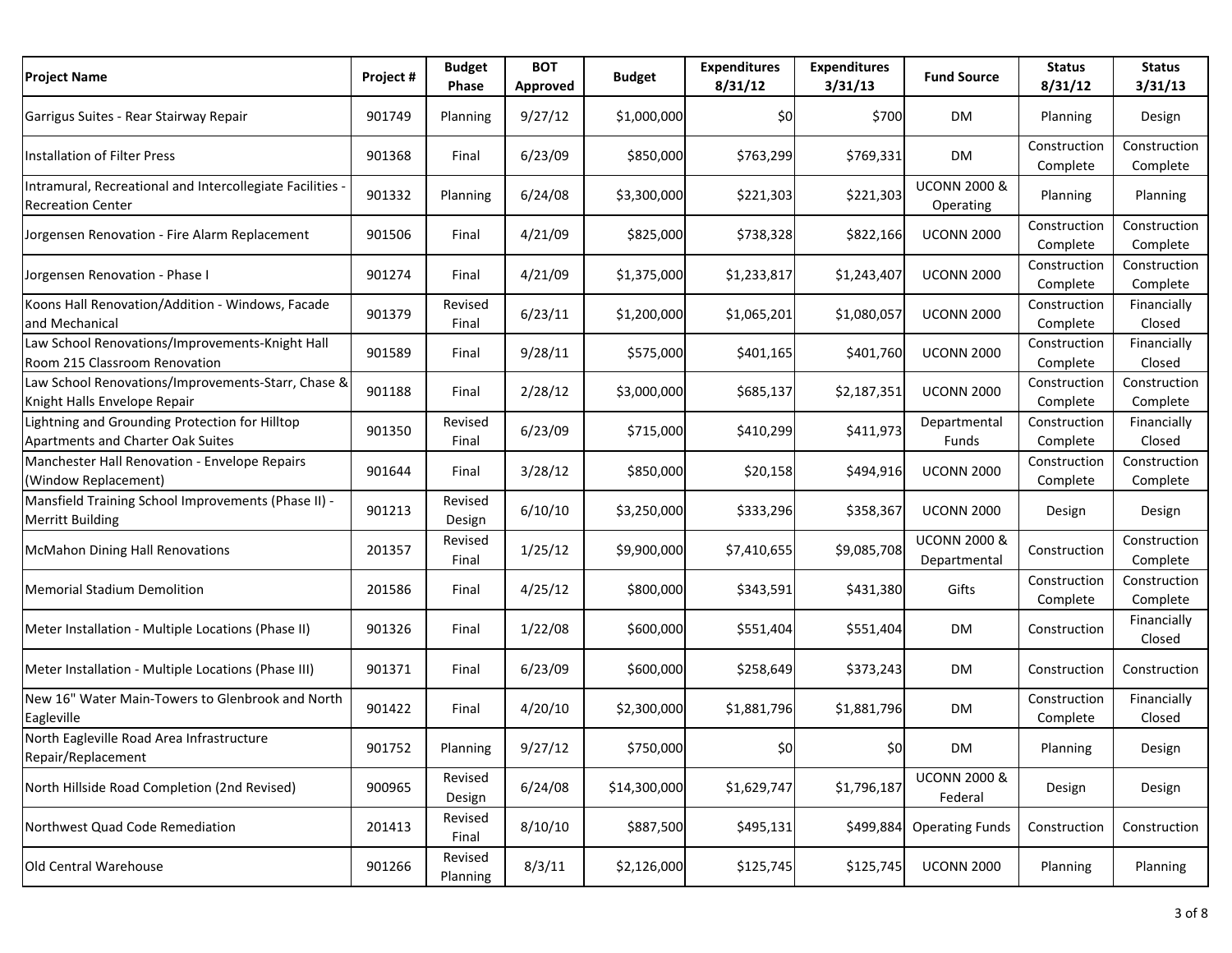| <b>Project Name</b>                                                                   | Project # | <b>Budget</b><br>Phase | <b>BOT</b><br>Approved | <b>Budget</b> | <b>Expenditures</b><br>8/31/12 | <b>Expenditures</b><br>3/31/13 | <b>Fund Source</b>                          | <b>Status</b><br>8/31/12 | <b>Status</b><br>3/31/13 |
|---------------------------------------------------------------------------------------|-----------|------------------------|------------------------|---------------|--------------------------------|--------------------------------|---------------------------------------------|--------------------------|--------------------------|
| <b>OSFM Fine Arts Complex Code Correction</b>                                         | 901175    | Revised<br>Final       | 6/23/09                | \$957,738     | \$883,541                      | \$886,511                      | Plant Funds                                 | Construction<br>Complete | Construction<br>Complete |
| OSFM Law School Code Remediation-Hosmer (Chase)<br>Hall                               | 901249    | Final                  | 1/12/09                | \$590,000     | \$544,363                      | \$544,502                      | DM                                          | Construction<br>Complete | Financially<br>Closed    |
| <b>OSFM Legacy Code Remediation</b>                                                   | 901259    | 2nd Revised<br>Final   | 1/26/11                | \$9,000,000   | \$8,174,411                    | \$8,550,368                    | DM                                          | Construction<br>Complete | Construction<br>Complete |
| Pedestrian Safety Improvements - CUE/Gentry<br>Corridor                               | 901627    | Planning               | 8/3/11                 | \$1,240,350   | \$31,928                       | \$111,517                      | DM                                          | Planning                 | Planning/<br>Design      |
| Pedestrian Safety Improvements - Hillside Road                                        | 901726    | Revised<br>Final       | 9/27/12                | \$2,985,000   | \$878,267                      | \$2,610,834                    | DM                                          | Construction             | Construction<br>Complete |
| Pedestrian Safety Improvements - Phase I                                              | 901629    | Final                  | 9/27/12                | \$2,985,000   | \$115,360                      | \$155,431                      | DM                                          | Construction             | Construction             |
| Psychology Building Renovation/Addition                                               | 901388    | Final                  | 4/25/12                | \$25,170,550  | \$4,475,729                    | \$14,300,149                   | <b>UCONN 2000</b>                           | Construction             | Construction             |
| <b>Public Safety Complex Improvements</b>                                             | 201574    | Planning               | 8/3/11                 | \$3,000,000   | \$0                            | \$408                          | <b>Plant Funds</b>                          | Planning                 | Planning                 |
| Public Safety Security Garage and Storage Facility                                    | 901384    | Final                  | 6/23/09                | \$568,311     | \$507,874                      | \$507,874                      | DM                                          | Construction<br>Complete | Construction<br>Complete |
| Renovations for New Faculty-Pharmacy Biology<br><b>Building</b>                       | 901730    | Final                  | 6/28/12                | \$1,300,000   | \$321,859                      | \$1,004,506                    | DM&<br>Departmental                         | Construction             | Construction<br>Complete |
| Renovations of Longley Building for Additive<br>Manufacturing Research                | 901731    | Final                  | 6/28/12                | \$800,000     | \$67,781                       | \$667,562                      | DM&<br>Departmental                         | Construction             | Construction             |
| Repair of Water Tank #2                                                               | 901652    | Final                  | 9/27/12                | \$1,700,000   | \$20,544                       | \$26,930                       | DM                                          | Construction             | Construction             |
| Replacement of Chemical House (Well Water<br>Treatment Facility)                      | 901320    | Final                  | 11/5/09                | \$3,500,000   | \$2,789,074                    | \$2,915,735                    | DM                                          | Construction             | Construction<br>Complete |
| Replacement of Two Water Towers                                                       | 901311    | Final                  | 4/21/09                | \$2,500,000   | \$2,094,618                    | \$2,094,618                    | <b>DM</b>                                   | Construction<br>Complete | Construction<br>Complete |
| Residential Life Facilities - Hale and Ellsworth Halls<br><b>Elevator Replacement</b> | 201511    | Final                  | 4/20/10                | \$2,140,000   | \$1,239,948                    | \$1,240,920                    | Departmental<br>Funds                       | Construction<br>Complete | Financially<br>Closed    |
| Residential Life Facilities-Connecticut Commons<br>Renovation                         | 201554    | Revised<br>Final       | 8/3/11                 | \$6,250,000   | \$4,819,623                    | \$4,858,059                    | <b>UCONN 2000,</b><br>Departmental<br>Funds | Construction<br>Complete | Construction<br>Complete |
| Residential Life Facilities-Hale and Ellsworth Exterior<br>Masonry Repair             | 901710    | Revised<br>Planning    | 12/12/12               | \$2,000,000   |                                | \$67,440                       | <b>UCONN 2000 &amp;</b><br>Departmental     |                          | Design                   |
| Residential Life Facilities-McMahon Elevator<br>Replacement                           | 201512    | Final                  | 11/9/10                | \$2,202,000   | \$1,074,076                    | \$1,190,617                    | Departmental<br>Funds                       | Construction<br>Complete | Construction<br>Complete |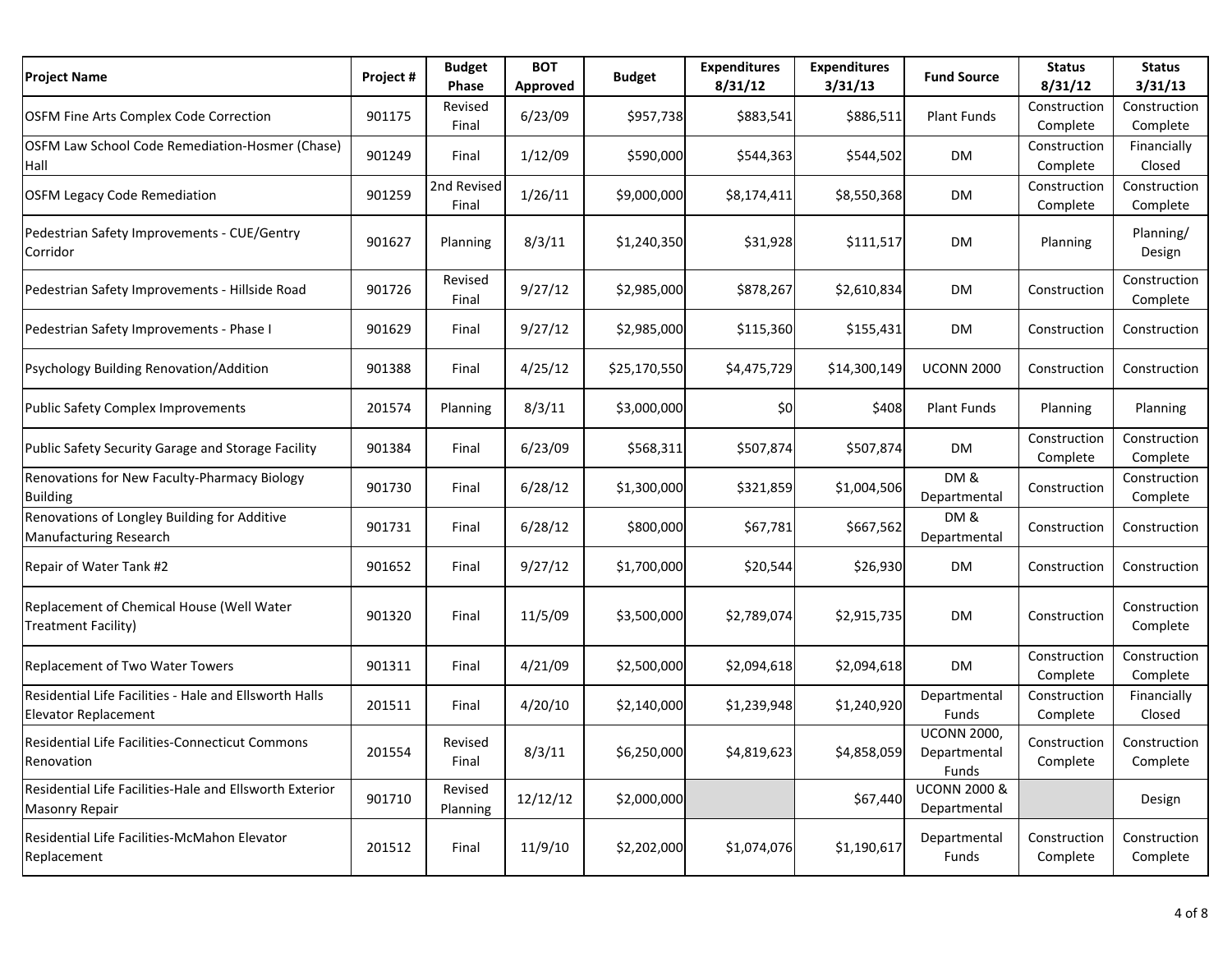| <b>Project Name</b>                                                                                                                            | Project#                     | <b>Budget</b><br>Phase | <b>BOT</b><br>Approved | <b>Budget</b> | <b>Expenditures</b><br>8/31/12 | <b>Expenditures</b><br>3/31/13 | <b>Fund Source</b>                      | <b>Status</b><br>8/31/12                    | <b>Status</b><br>3/31/13                    |
|------------------------------------------------------------------------------------------------------------------------------------------------|------------------------------|------------------------|------------------------|---------------|--------------------------------|--------------------------------|-----------------------------------------|---------------------------------------------|---------------------------------------------|
| Residential Life Facilities - South Campus Envelope<br>Repairs                                                                                 | 201614                       | Final                  | 1/30/13                | \$3,100,000   |                                | \$359,110                      | Departmental                            |                                             | Construction<br>Complete                    |
| Residential Life Facilities-Sprinkler Installation &<br>Miscellaneous Repairs at Northwood Apartment<br>Complex                                | 901283                       | Revised<br>Final       | 6/23/09                | \$3,000,000   | \$2,612,895                    | \$2,623,293                    | Departmental<br>Funds                   | Construction<br>Complete                    | Financially<br>Closed                       |
| Residential Life Facilities-Window Replacement<br>Project for Grange Hall, Hicks Hall, Shippee Hall &<br>Dining Facility and Northwood Complex | 201555                       | Final                  | 1/26/11                | \$3,800,000   | \$1,575,764                    | \$1,887,559                    | Departmental                            | Construction                                | Construction                                |
| Roads, Sidewalks and Miscellaneous Repairs - Phase III                                                                                         | 901618                       | Final                  | 1/26/11                | \$850,000     | \$400,961                      | \$436,634                      | DM                                      | Construction<br>Complete                    | Construction<br>Complete                    |
| <b>Rodent Barrier Facility</b>                                                                                                                 | 201582                       | Planning               | 2/28/12                | \$2,400,000   | \$16,313                       | \$128,773                      | Research Funds                          | Planning                                    | Withdrawn on<br>4/24/13                     |
| School of Pharmacy/Biology Completion                                                                                                          | 900330                       | Revised<br>Final       | 1/31/06                | \$94,609,000  | \$93,281,289                   | \$93,281,289                   | <b>UCONN 2000</b>                       | Construction<br>Complete,<br>except for Art | Construction<br>Complete,<br>except for Art |
| Security Upgrades - Hilltop Apartments                                                                                                         | 201505                       | Final                  | 6/10/10                | \$967,000     | \$622,635                      | \$623,372                      | Departmental                            | Construction<br>Complete                    | Financially<br>Closed                       |
| Shippee Dining Hall Renovations                                                                                                                | 201545                       | Final                  | 9/27/12                | \$4,000,000   | \$250,635                      | \$1,064,751                    | Departmental<br>Funds                   | Construction                                | Construction                                |
| Small Capital Projects Fund (FY12)                                                                                                             | 901693                       | Final                  | 9/28/11                | \$1,500,000   | \$971,239                      | \$1,153,875                    | <b>DM</b>                               | Construction                                | Construction                                |
| Steam & Condensate Distribution System<br>Replacements-Phase I                                                                                 | 901317,<br>901372,<br>901421 | Revised<br>Final       | 9/21/10                | \$4,014,537   | \$3,912,387                    | \$3,924,663                    | DM                                      | Construction<br>Complete                    | Financially<br>Closed                       |
| <b>Storrs Hall Addition</b>                                                                                                                    | 901265                       | Revised<br>Final       | 4/13/11                | \$14,825,000  | \$10,244,553                   | \$13,258,500                   | <b>UCONN 2000 &amp;</b><br>Departmental | Construction                                | Construction<br>Complete                    |
| Student Union Quadrangle Site Work and Landscape -<br>Phase II                                                                                 | 901440                       | Revised<br>Final       | 11/9/10                | \$1,150,000   | \$1,099,934                    | \$1,112,622                    | DM                                      | Construction<br>Complete                    | Construction<br>Complete                    |
| Technology Quadrant - Phase III                                                                                                                | 901661,<br>901662            | Planning               | 6/23/11                | \$172,500,000 | \$752,205                      | \$1,763,996                    | State GO Bond                           | Planning                                    | Planning                                    |
| Torrey 1st Floor East Renovations                                                                                                              | 901572                       | Final                  | 11/9/10                | \$3,500,000   | \$2,638,571                    | \$3,119,894                    | DM, Research,<br>Departmental           | Construction<br>Complete                    | Construction<br>Complete                    |
| Torrey Life Sciences Code Correction                                                                                                           | 901260                       | Revised<br>Final       | 12/4/07                | \$500,000     | \$500,000                      | \$500,000                      | DM                                      | Construction<br>Complete                    | Financially<br>Closed                       |
| Torrey Life Sciences Fire Alarm Replacement                                                                                                    | 201503                       | Revised<br>Final       | 11/9/10                | \$587,000     | \$503,795                      | \$529,842                      | Plant Funds                             | Construction<br>Complete                    | Construction<br>Complete                    |
| Torrey Renovation Completion & Biology Expansion                                                                                               | 900705                       | Revised<br>Planning    | 6/24/08                | \$125,000,000 | \$864,370                      | \$864,370                      | <b>UCONN 2000</b>                       | Planning                                    | Hold                                        |
| Torrington Campus Improvements - Phase I                                                                                                       | 901375                       | Final                  | 8/10/10                | \$340,000     | \$320,243                      | \$320,874                      | <b>UCONN 2000</b>                       | Construction                                | Financially<br>Closed                       |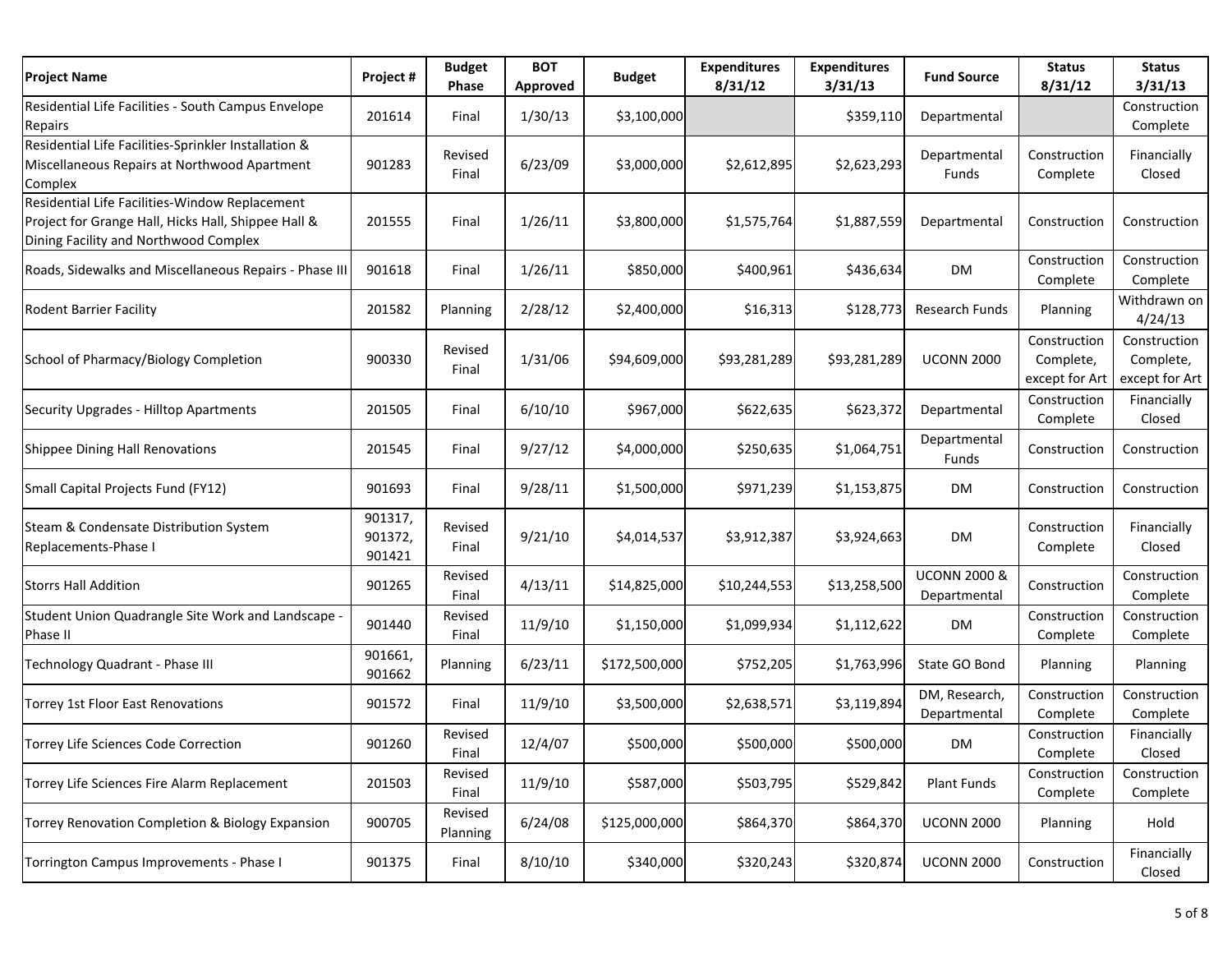| <b>Project Name</b>                                                                         | Project # | <b>Budget</b><br>Phase | <b>BOT</b><br>Approved | <b>Budget</b> | <b>Expenditures</b><br>8/31/12 | <b>Expenditures</b><br>3/31/13 | <b>Fund Source</b>                      | <b>Status</b><br>8/31/12 | <b>Status</b><br>3/31/13 |
|---------------------------------------------------------------------------------------------|-----------|------------------------|------------------------|---------------|--------------------------------|--------------------------------|-----------------------------------------|--------------------------|--------------------------|
| <b>UCFM Code Remediation: Charter Oak Apartments</b>                                        | 901476    | Final                  | 4/20/10                | \$537,000     | \$407,154                      | \$419,880                      | Departmental                            | Construction<br>Complete | Construction<br>Complete |
| UCFM Code Remediation: Gampel Pavilion Fire Alarm<br>Replacement                            | 901552    | Final                  | 4/20/10                | \$2,200,000   | \$737,154                      | \$744,600                      | <b>DM</b>                               | Construction<br>Complete | Construction<br>Complete |
| <b>UCONN 2000 Code Remediation: Towers Dormitories</b>                                      | 201472    | Final                  | 4/20/10                | \$620,000     | \$468,332                      | \$481,585                      | <b>Operating Funds</b>                  | Construction             | Construction             |
| <b>Water Reclamation Facility</b>                                                           | 901229    | Revised<br>Final       | 1/26/11                | \$28,951,000  | \$13,929,939                   | \$21,348,733                   | <b>Plant Funds</b>                      | Construction             | Construction             |
| <b>Waterbury Campus Property Transfer (Old Campus)</b>                                      | 901097    | Revised<br>Final       | 9/22/09                | \$1,180,000   | \$796,127                      | \$810,051                      | DM&<br>Departmental                     | Construction<br>Complete | Construction<br>Complete |
| West Hartford Campus Renovations/Improvements -<br>Phase I                                  | 901285    | 2nd Revised<br>Final   | 6/10/10                | \$1,400,000   | \$1,277,875                    | \$1,284,017                    | <b>UCONN 2000</b>                       | Construction<br>Complete | Construction<br>Complete |
| West Hartford Campus Renovations/Improvements-<br>1800 Asylum Boiler Replacement            | 901538    | Revised<br>Final       | 4/13/11                | \$850,000     | \$685,328                      | \$699,218                      | <b>UCONN 2000</b>                       | Construction<br>Complete | Financially<br>Closed    |
| West Hartford Campus Renovations/Improvements-<br>Chemistry Lab                             | 901569    | Revised<br>Final       | 9/21/10                | \$1,469,000   | \$1,462,208                    | \$1,466,129                    | <b>UCONN 2000</b>                       | Construction<br>Complete | Financially<br>Closed    |
| West Hartford Campus Renovations/Improvements-<br>Electrical Switchgear Replacement         | 901286    | 2nd Revised<br>Final   | 2/28/12                | \$1,024,700   | \$948,008                      | \$954,979                      | <b>UCONN 2000</b>                       | Construction<br>Complete | Construction<br>Complete |
| West Hartford Campus Renovations/Improvements-<br>Replace Trecker Library Air Handling Unit | 901539    | Final                  | 6/10/10                | \$525,000     | \$34,915                       | \$40,208                       | <b>UCONN 2000</b>                       | Design                   | Hold                     |
| West Hartford Campus Renovations/Improvements-<br>Student Lounge and Office Relocation      | 901568    | Revised<br>Final       | 2/22/11                | \$839,000     | \$730,895                      | \$795,079                      | <b>UCONN 2000</b>                       | Construction<br>Complete | Construction<br>Complete |
| Wood Hall Facade Repair                                                                     | 901601    | Final                  | 6/23/11                | \$1,000,000   | \$825,086                      | \$825,861                      | <b>DM</b>                               | Construction<br>Complete | Construction<br>Complete |
| Young Building Renovation/Addition                                                          | 901373    | Revised<br>Final       | 2/27/13                | \$19,473,430  | \$2,146,786                    | \$8,972,024                    | <b>UCONN 2000 &amp;</b><br>Departmental | Construction             | Construction             |
| <b>Health Center:</b>                                                                       |           |                        |                        |               |                                |                                |                                         |                          |                          |
| Academic Building (Bldg. A) Roof Replacement                                                | 07-601.10 | Final                  | 4/13/11                | \$725,000     | \$622,825                      | \$622,825                      | DM                                      | Construction<br>Complete | Construction<br>Complete |
| Administrative Services Building Renovations                                                | 10-054    | Revised<br>Final       | 2/28/12                | \$3,265,000   | \$2,461,550                    | \$2,895,857                    | <b>UCHC Capital</b>                     | Construction<br>Complete | Construction<br>Complete |
| <b>Ambulatory Care Center</b>                                                               | 11-042    | Final                  | 9/27/12                | \$203,000,000 |                                | \$12,163,029                   | <b>UCHC Private</b><br>Funding          |                          | Construction             |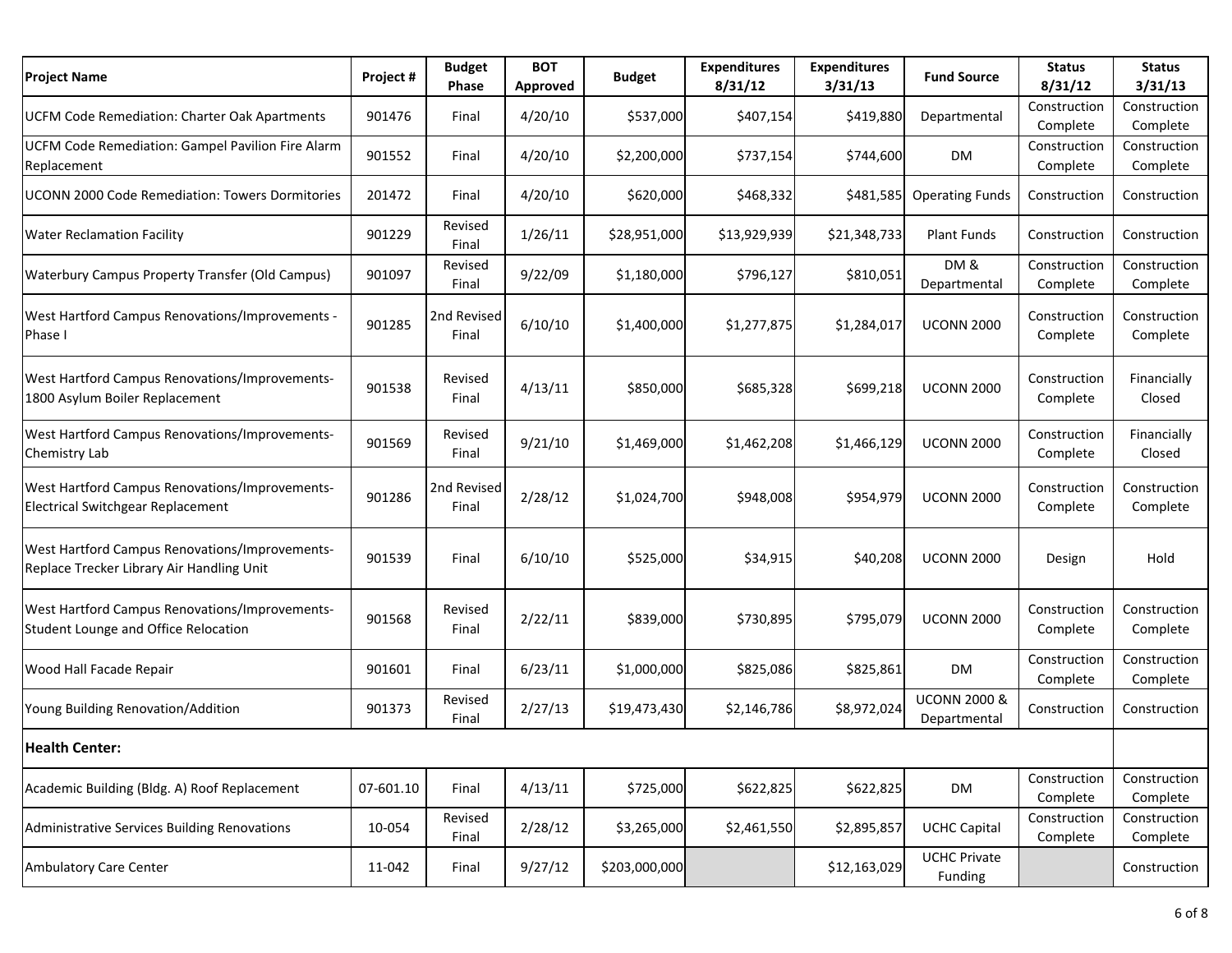| <b>Project Name</b>                                                                          | Project # | <b>Budget</b><br>Phase | <b>BOT</b><br>Approved | <b>Budget</b> | <b>Expenditures</b><br>8/31/12 | <b>Expenditures</b><br>3/31/13 | <b>Fund Source</b>                             | <b>Status</b><br>8/31/12 | <b>Status</b><br>3/31/13 |
|----------------------------------------------------------------------------------------------|-----------|------------------------|------------------------|---------------|--------------------------------|--------------------------------|------------------------------------------------|--------------------------|--------------------------|
| Anechoic Chamber Relocation                                                                  | 12-012    | Planning               | 6/28/12                | \$555,000     |                                | \$0                            | <b>UCHC Capital</b>                            | Planning                 | Planning                 |
| Cage Processing Facility Renovations                                                         | 10-050    | Final                  | 4/25/12                | \$9,895,000   | \$846,104                      | \$5,377,122                    | <b>UCHC Capital &amp;</b><br>Grant             | Construction             | Construction             |
| Catheterization Lab Equipment Replacement                                                    | 08-031    | Final                  | 11/9/10                | \$2,530,000   | \$633,444                      | \$633,444                      | <b>UCHC Capital &amp;</b><br>Departmental      | Construction<br>Complete | Construction<br>Complete |
| <b>CLAC Renovation</b>                                                                       | 901133    | Design                 | 6/28/12                | \$16,125,000  | \$1,116,742                    | \$1,125,280                    | <b>UCONN 2000 &amp;</b><br><b>UCHC Capital</b> | Planning                 | Design                   |
| CT Simulator-High Dose Radiation Renovations                                                 | 10-059    | Final                  | 12/12/12               | \$1,715,000   | \$10,700                       | \$40,350                       | <b>UCHC Capital</b>                            | Planning                 | Construction             |
| Datacenter Infrastructure Improvements                                                       | 09-603.01 | Final                  | 4/20/10                | \$2,055,000   | \$1,523,099                    | \$1,941,284                    | DM                                             | Construction<br>Complete | Construction<br>Complete |
| Demolish Lower Research Campus                                                               | 12-010    | Final                  | 9/27/12                | \$850,000     |                                | \$617,415                      | <b>UCHC Capital</b>                            |                          | Construction<br>Complete |
| Dental Clinic Fit Out, Storrs Center                                                         | 13-023    | Planning               | 2/27/13                | \$858,000     |                                | \$0                            | <b>UCHC Capital</b>                            |                          | Planning                 |
| Dental Implant Center Renovation                                                             | 6006938   | Final                  | 9/25/07                | \$2,555,000   | \$2,402,747                    | \$2,402,747                    | <b>UCHC Capital</b>                            | Construction<br>Complete | Construction<br>Complete |
| Dental School Renovation -Preclinical Teaching &<br><b>Prosthetics Labs</b>                  | 901212    | Revised<br>Final       | 2/18/10                | \$2,420,000   | \$2,118,381                    | \$2,128,241                    | <b>UCONN 2000</b>                              | Construction             | Construction<br>Complete |
| <b>Detention Basin Dredging</b>                                                              | 08-602.01 | Final                  | 9/27/12                | \$990,000     | \$12,285                       | \$718,044                      | <b>DM</b>                                      | Construction             | Construction             |
| Fire Alarm System Upgrades                                                                   | 10-068    | Final                  | 6/28/12                | \$706,000     | \$0                            | \$391,044                      | DM                                             | Construction             | Construction             |
| John Dempsey Hospital Electro Physiology Lab &<br>Catheterization Lab Renovation, Phase I&II |           | Final                  | 4/11/06                | \$5,205,000   | \$5,142,470                    | \$5,142,470                    | <b>UCHC Capital</b>                            | Construction<br>Complete | Construction<br>Complete |
| Main Building Cooling System - Chillers 1, 2 & 3<br>Replacement                              | 09-603.02 | Final                  | 9/28/11                | \$4,945,000   | \$1,273,634                    | \$4,357,922                    | DM & UCHC<br>Capital                           | Construction<br>Complete | Construction<br>Complete |
| Main Building Exterior Facade Joint Sealant<br>Replacement                                   | 08-603.01 | Final                  | 2/27/13                | \$3,475,000   | \$78,460                       | \$234,666                      | <b>DM</b>                                      | Design                   | Construction             |
| Main Building Renovation: Lab ("L") Building<br>Renovations-Project 1                        | 901134    | Final                  | 12/12/12               | \$79,000,000  | \$4,118,253                    | \$8,190,846                    | <b>UCONN 2000</b>                              | Design                   | Construction             |
| Munson Road Reconfiguration-Phase I                                                          |           | Final                  | 1/31/06                | \$2,100,000   | \$2,065,902                    | \$2,065,902                    | <b>UCHC Capital</b>                            | Construction<br>Complete | Construction<br>Complete |
| Munson Road Renovation and Expanded Parking                                                  | 05-006770 | Final                  | 9/25/07                | \$4,350,000   | \$4,201,566                    | \$4,201,566                    | <b>UCHC Capital</b>                            | Construction             | Construction             |
| New Construction and Renovation                                                              | 901590    | Final                  | 2/27/13                | \$364,386,000 | \$15,409,327                   | \$31,147,876                   | <b>UCONN 2000 &amp;</b><br><b>UCHC Capital</b> | Design                   | Construction             |
| New Construction and Renovation - Academic Building<br><b>Addition and Renovations</b>       | 901729    | Planning               | 4/25/12                | \$30,750,000  | \$0                            | \$103,916                      | <b>UCONN 2000</b>                              | Planning                 | Design                   |